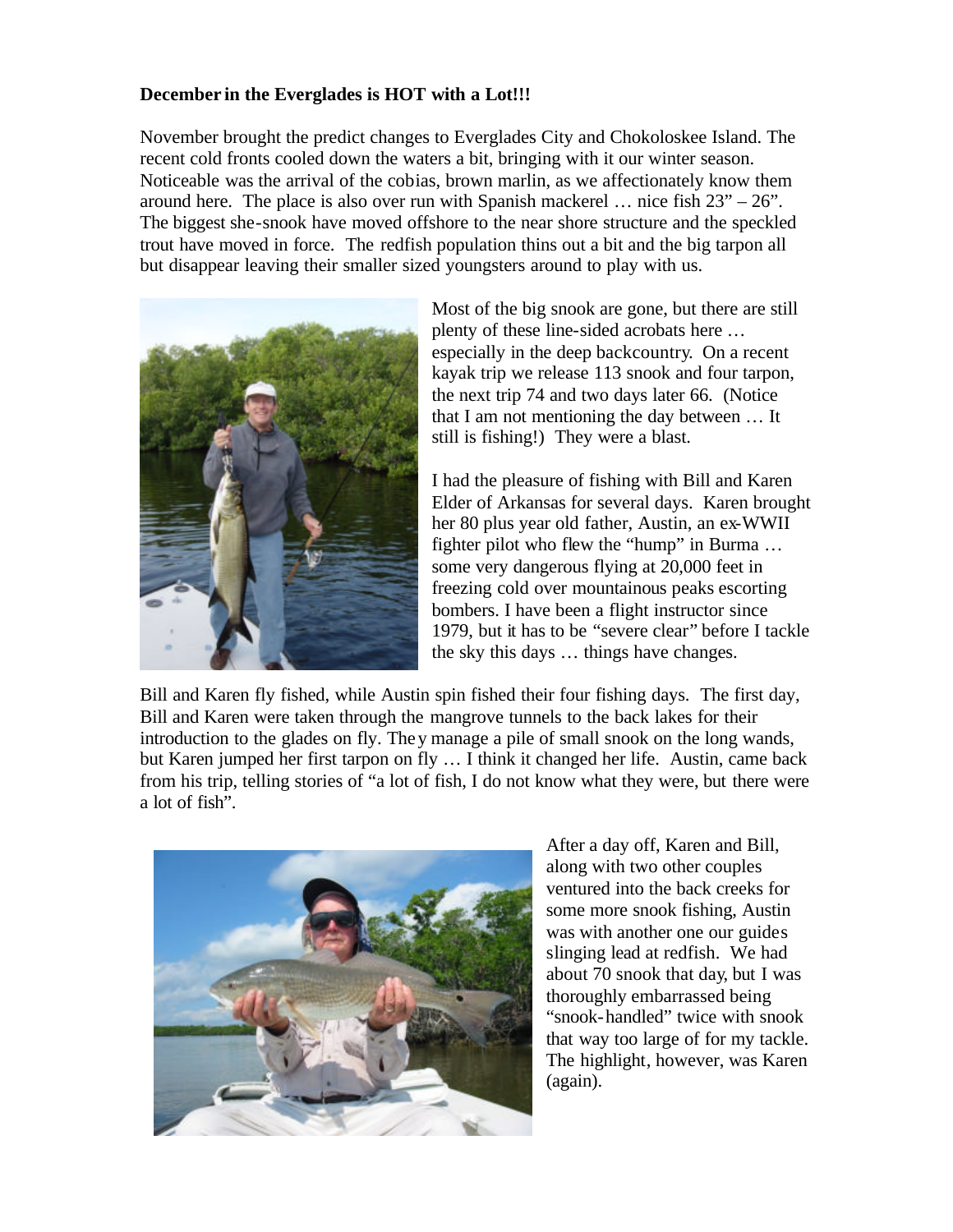She put on a quite a (movie quality) demonstration. I was around the corner in my kayak actually watching another guide struggling to catch fish. He was hanging live pilchards watching the popping cork float. He had just eased by us as Patty made three casts and caught three snook from her kayak. The faces were long on his boat that day.

I heard Karen start hooting and hollering with excitement. I paddled by the flats boat, to get where I can see what happening and stood up in the kayak to watch. She was anchored up on a pocket of snook that were absolutely thrashing her popping fly. Every cast they would strike, breaching the surface two and three times each cast … but missing!!! Each smash of the fly brought a yell from Karen. I was laughing so hard I almost fell down in the kayak!

She pulled out numerous fish, but most simply missed. I was so amazed I had her check to see if the fly still had a hook! The bite never stopped, her arm pooped out and she left the spot with fish still smacking her fly. My side hurt from laughing and the poor live bait guide was just left dumb-founded. I never seem to have a video camera when I need it…it was something special to watch how much fun she was having.

The next day, a weak front passed and the whole area got lock jaw … just like some one turned out the lights … lots of tripping over our lower lips that day … from everyone who fished.

The following day, we all fished together on the Blue Bird *Daze*... Bill, Karen and Austin. It was great to have them all together. I am sure by now you have figured out the star of the show…yep, Karen … Cobia, mackerel, jacks, ladyfish, gag grouper, goliath grouper and even a few shots at tarpon. Bill and Austin were not far behind, but once well in the macks, Bill brought out the fly rod. Fishing without a wire leader, he purged his fly box pretty well, but had a good time doing it.

The fishing in December is good. You can expect lots of speckled trout, mackerels and blue fish on the flats…many 100 fish days. Sight fishing in the shallow, clear back country water for snook and redfish is some of the best fishing you will find. The near shore structure can be full of action … There are still plenty of large snook and tarpon around early in the month, but by the end, the water cools enough that they move offshore … so we follow.

We have some pretty cool things coming up in January and February this year. We have added two very cool kayak fishing trips. Basically, both are shore launch and we paddle into various mangrove lakes through the tunnels and canopies that connect them. Fishing is limited to snook and tarpon, but we are fishing waters that do get fished very often. The best part is the that we are drift down current the entire trip arriving at the mouth of a river ... The Yak Attack, kayak transport boat will be waiting for us when we arrive.

February 9, 10 and 11 we are doing a camping with the kayaks and flats on the Cape Sable beaches. There will be three days of fishing, two in the yaks and one in flat boats. We will be shuttling back into the Jurassic Park area the NMZ north of Lake Ingraham for snook and redfish, while the flats boat will head up to tarpon fish. Last February, we did a shakedown trip at this time…the fishing was nuts. Obviously, there is limited space on this trip.